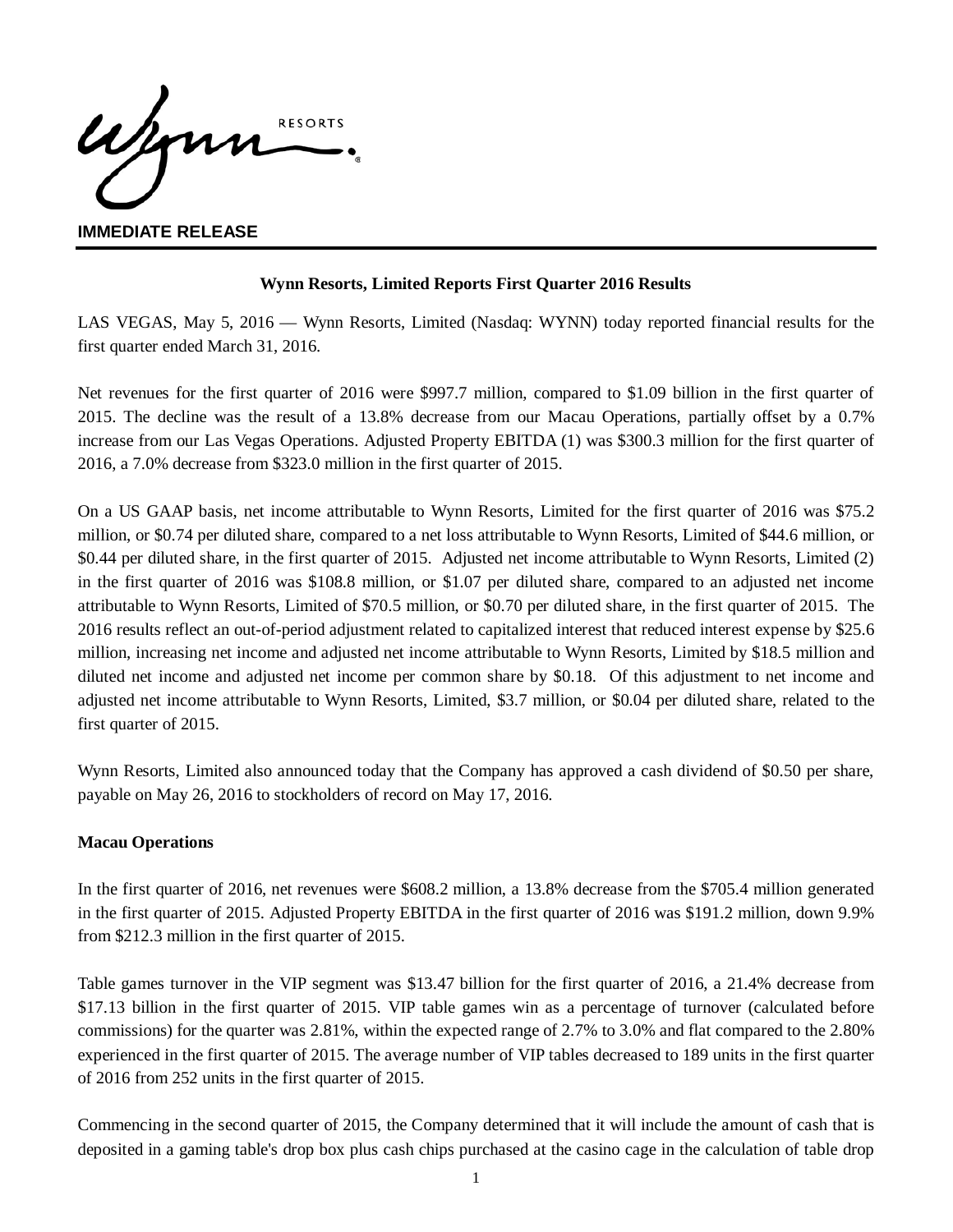in accordance with standard Macau industry practice. Table drop in the mass market segment was \$1.21 billion in the first quarter of 2016, down 5.6% from the 2015 first quarter. Table games win in the mass market segment decreased by 11.5% to \$247.5 million in the first quarter of 2016. The mass market table games win percentage of 20.5% in the first quarter of 2016 was below the 21.8% experienced in the first quarter of 2015.

Slot machine handle for the first quarter of 2016 increased 5.5% from the 2015 period to \$1.10 billion, and slot win increased by 5.6% to \$50.4 million.

During the first quarter of 2016, total non-casino revenues, before promotional allowances, decreased 13.2% to \$76.7 million. We achieved an average daily rate ("ADR") of \$324, down 2.1% compared to the \$331 reported in the 2015 first quarter. Occupancy at Wynn Macau was 94.8%, down from 97.5% in the prior-year period. Revenue per available room ("REVPAR") decreased 5.0% to \$307 in the 2016 quarter from \$323 in last year's first quarter.

### **Las Vegas Operations**

In the first quarter of 2016, net revenues were \$389.4 million, a 0.7% increase from \$386.9 million in the first quarter of 2015. Adjusted Property EBITDA was \$109.0 million, down 1.5% from \$110.7 million in the prior year.

Table games drop of \$475.2 million was down 17.2% from \$573.6 million in the 2015 quarter. Table games win decreased 7.8% to \$125.0 million in the first quarter of 2016. Table games win percentage was 26.3%, above the property's expected range of 21% to 25% and above the 23.7% reported in the first quarter of 2015. Slot machine handle of \$717.5 million was 5.9% below the \$762.2 million in the comparable period of 2015, and slot win was up 2.4% to \$49.6 million.

For the first quarter of 2016, total non-casino revenues, before promotional allowances, increased 0.5% from the first quarter of 2015 to \$271.3 million.

Room revenues increased 5.5% to \$105.1 million during the quarter, versus \$99.6 million in the first quarter of 2015. ADR increased 5.3% to \$298 from \$283 and occupancy decreased to 81.7% from 83.0%. REVPAR was \$243 in the 2016 first quarter, 3.4% above the \$235 reported in the first quarter of 2015.

Food and beverage revenues in the first quarter of 2016 were \$110.9 million, down 3.1% compared to the 2015 first quarter. Entertainment, retail and other revenues decreased 1.2% from last year's quarter to \$55.2 million.

### **Wynn Palace Project in Macau**

The Company is currently constructing Wynn Palace, an integrated resort containing a 1,700-room hotel, a performance lake, and a wide range of amenities; including meeting, retail, food and beverage, and casino spaces, in the Cotai area of Macau. We have a \$2.7 billion guaranteed maximum price ("GMP") contract for the project's construction costs. The total project budget, including construction costs, capitalized interest, pre-opening expenses, land costs and financing fees, is approximately \$4.2 billion. We expect to open Wynn Palace in the third quarter of 2016.

During the first quarter of 2016, we invested approximately \$177.5 million in Wynn Palace, taking the total investment to \$3.7 billion through March 31, 2016.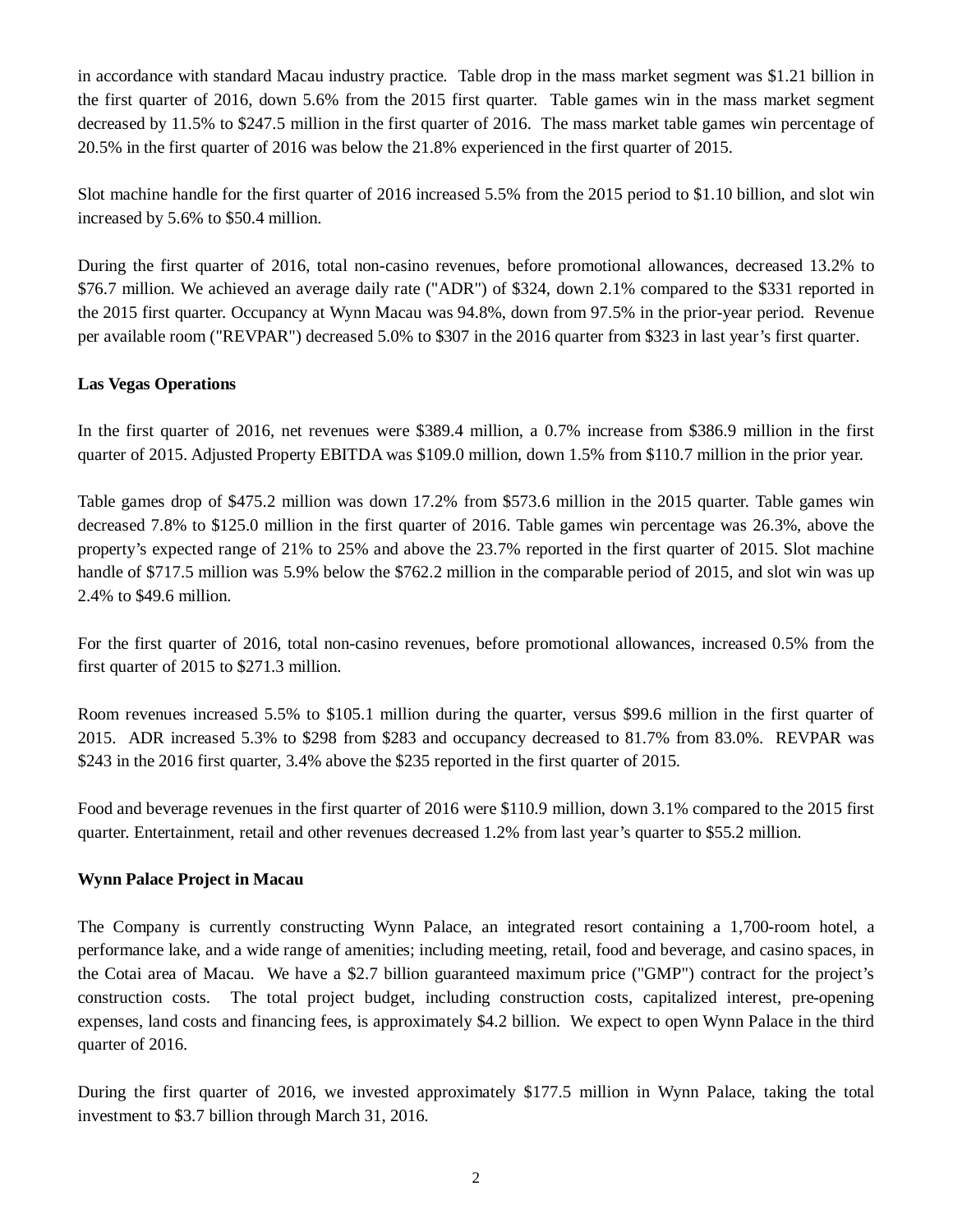#### **Wynn Boston Harbor Project in Massachusetts**

In November 2014, the Company was awarded a gaming license to develop and construct Wynn Boston Harbor, an integrated resort in Everett, Massachusetts, adjacent to Boston. Wynn Boston Harbor will be located on a 33-acre site along the Mystic River and will contain a hotel, a waterfront boardwalk, meeting space, casino space, a spa, retail offerings and food and beverage outlets. The total project budget, including construction costs, capitalized interest, pre-opening costs and land costs, is estimated to be between \$1.9 billion and \$2.1 billion. We have begun site remediation, site preparation and pre-construction activities.

### **Balance Sheet and Other**

Our cash and cash equivalents and investment securities at March 31, 2016 were \$2.37 billion.

Total debt outstanding at the end of the quarter was \$9.41 billion, including \$4.20 billion of Macau debt, \$3.17 billion of Wynn Las Vegas debt and \$2.04 billion of debt at the parent company and other.

### **Conference Call Information**

The Company will hold a conference call to discuss its results on May 5, 2016 at 1:30 p.m. PT (4:30 p.m. ET). Interested parties are invited to join the call by accessing a live audio webcast at http://www.wynnresorts.com.

#### **Forward-looking Statements**

This release contains forward-looking statements regarding operating trends and future results of operations. Such forward-looking statements are subject to a number of risks and uncertainties that could cause actual results to differ materially from those we express in these forward-looking statements, including, but not limited to, our dependence on existing management, results of regulatory or enforcement actions and probity investigations, pending or future legal proceedings, uncertainties over the development and success of new gaming and resort properties, adverse tourism trends, general global macroeconomic conditions, changes in gaming laws or regulations, volatility and weakness in world-wide credit and financial markets, and our substantial indebtedness and leverage. Additional information concerning potential factors that could affect the Company's financial results is included in the Company's Annual Report on Form 10-K for the year ended December 31, 2015 and the Company's other periodic reports filed with the Securities and Exchange Commission. The Company is under no obligation to (and expressly disclaims any such obligation to) update or revise its forward-looking statements as a result of new information, future events or otherwise.

### **Non-GAAP Financial Measures**

(1) "Adjusted Property EBITDA" is net income before interest, taxes, depreciation and amortization, pre-opening costs, property charges and other, management and license fees, corporate expenses and other (including intercompany golf course and water rights leases), stock-based compensation, loss on extinguishment of debt, change in interest rate swap fair value, change in Redemption Note fair value and other non-operating income and expenses, and includes equity in income from unconsolidated affiliates. Adjusted Property EBITDA is presented exclusively as a supplemental disclosure because management believes that it is widely used to measure the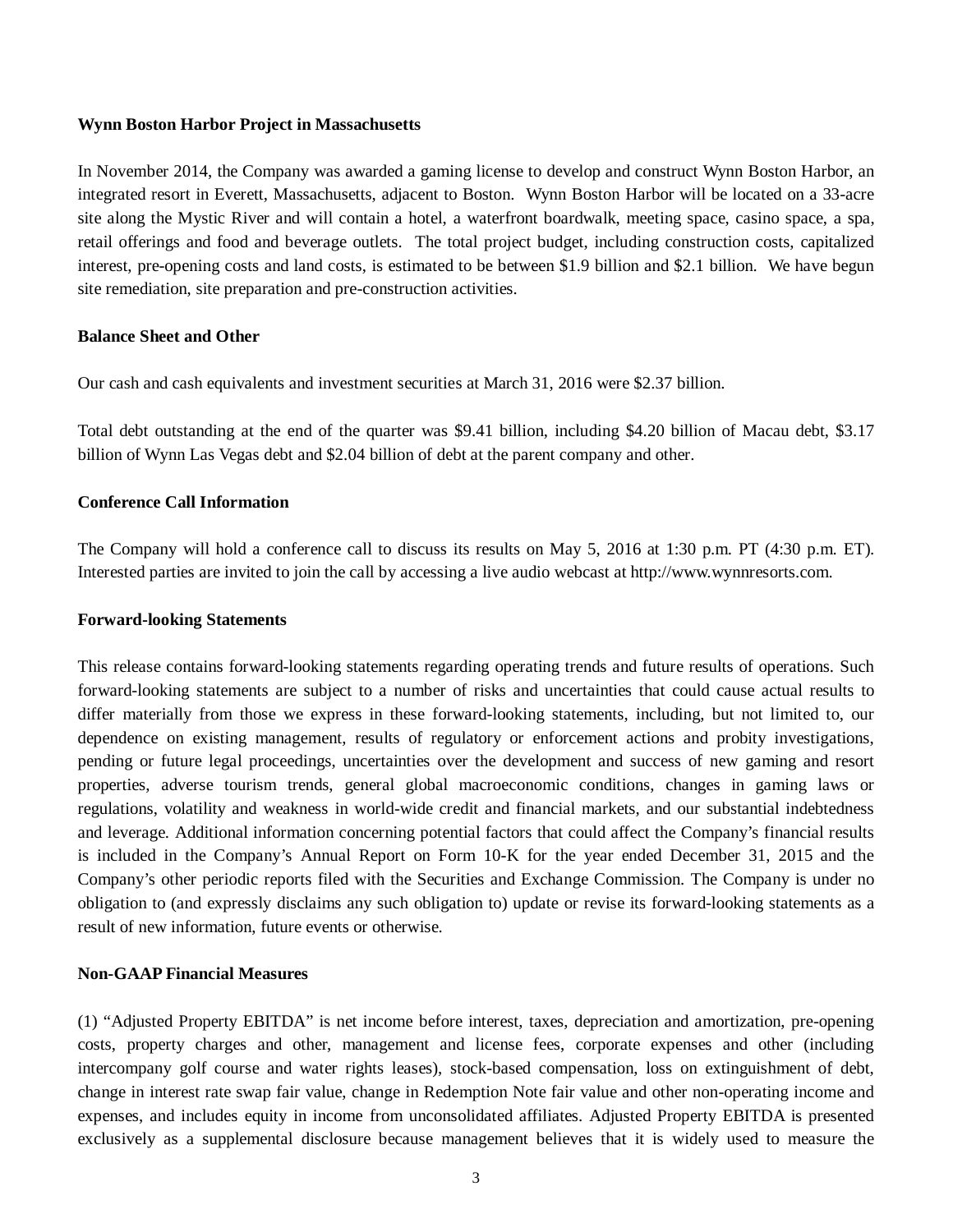performance, and as a basis for valuation, of gaming companies. Management uses Adjusted Property EBITDA as a measure of the operating performance of its segments and to compare the operating performance of its properties with those of its competitors. The Company also presents Adjusted Property EBITDA because it is used by some investors as a way to measure a company's ability to incur and service debt, make capital expenditures and meet working capital requirements. Gaming companies have historically reported EBITDA as a supplement to financial measures in accordance with U.S. generally accepted accounting principles ("GAAP"). In order to view the operations of their casinos on a more stand-alone basis, gaming companies, including Wynn Resorts, Limited, have historically excluded from their EBITDA calculations pre-opening expenses, property charges, corporate expenses and stock-based compensation, that do not relate to the management of specific casino properties. However, Adjusted Property EBITDA should not be considered as an alternative to operating income as an indicator of the Company's performance, as an alternative to cash flows from operating activities as a measure of liquidity, or as an alternative to any other measure determined in accordance with GAAP. Unlike net income, Adjusted Property EBITDA does not include depreciation or interest expense and therefore does not reflect current or future capital expenditures or the cost of capital. The Company has significant uses of cash flows, including capital expenditures, interest payments, debt principal repayments, taxes and other non-recurring charges, which are not reflected in Adjusted Property EBITDA. Also, Wynn Resorts' calculation of Adjusted Property EBITDA may be different from the calculation methods used by other companies and, therefore, comparability may be limited.

(2) "Adjusted net income attributable to Wynn Resorts, Limited" is net income before pre-opening costs, loss on extinguishment of debt, change in interest rate swap fair value, change in Redemption Note fair value, property charges and other, net of noncontrolling interest and taxes in respective jurisdictions. Adjusted net income attributable to Wynn Resorts, Limited and adjusted net income attributable to Wynn Resorts, Limited per diluted share ("adjusted EPS") are presented as supplemental disclosures because management believes that these non-GAAP financial measures are widely used to measure the performance, and as a principal basis for valuation, of gaming companies. These measures are used by management and/or evaluated by some investors, in addition to income and EPS computed in accordance with GAAP, as an additional basis for assessing period-to-period results of our business. Adjusted net income attributable to Wynn Resorts, Limited and adjusted net income attributable to Wynn Resorts, Limited per diluted share may be different from the calculation methods used by other companies and, therefore, comparability may be limited.

The Company has included schedules in the tables that accompany this release that reconcile (i) net income (loss) attributable to Wynn Resorts, Limited to adjusted net income attributable to Wynn Resorts, Limited, (ii) operating income to Adjusted Property EBITDA, and (iii) Adjusted Property EBITDA to net income (loss) attributable to Wynn Resorts, Limited.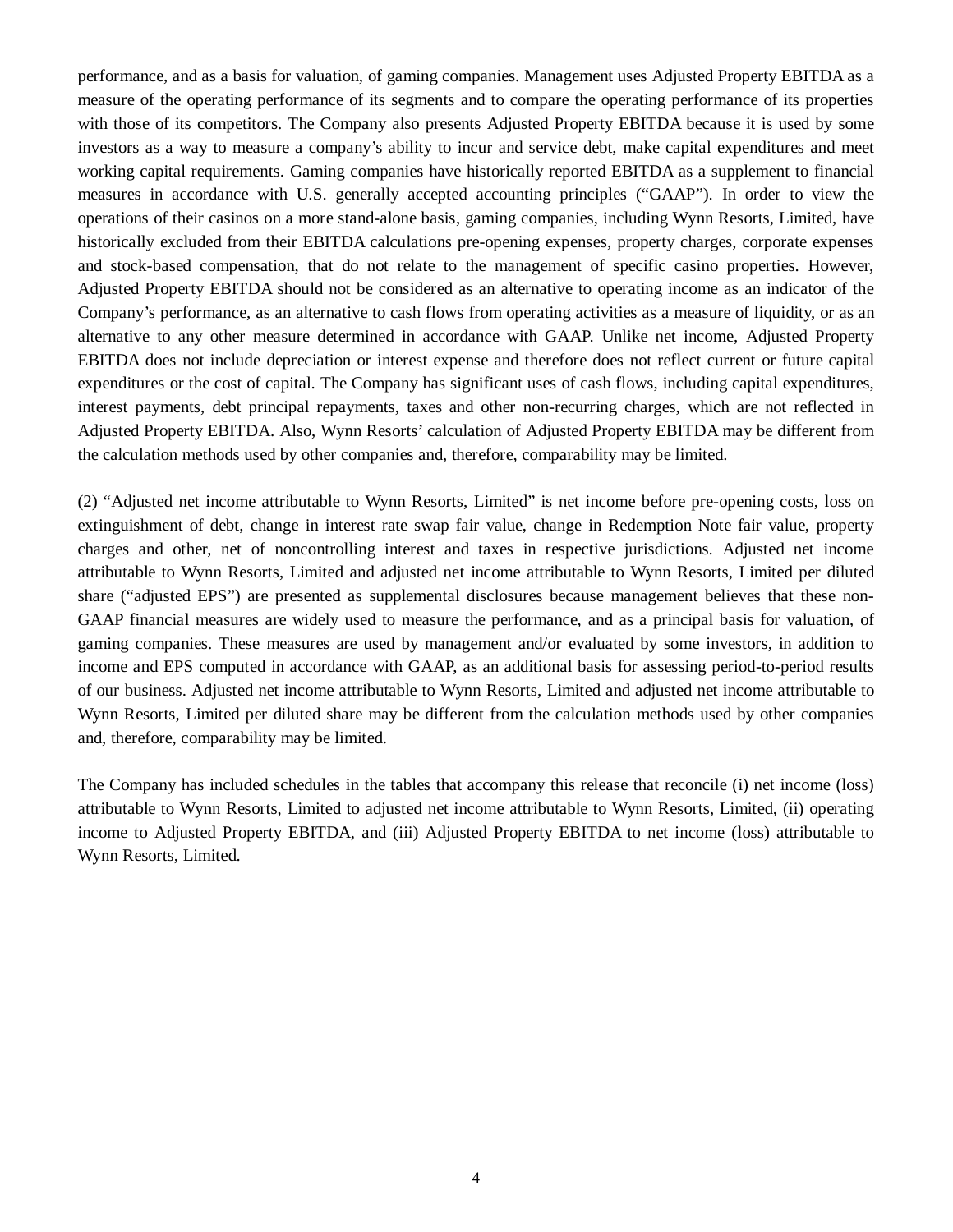# **WYNN RESORTS, LIMITED AND SUBSIDIARIES CONDENSED CONSOLIDATED STATEMENTS OF OPERATIONS**

# **(in thousands, except per share data)**

# **(unaudited)**

|                                                                                                               | Three Months Ended March 31, |            |  |
|---------------------------------------------------------------------------------------------------------------|------------------------------|------------|--|
|                                                                                                               | 2016                         | 2015       |  |
| Operating revenues:                                                                                           |                              |            |  |
| Casino                                                                                                        | \$<br>732,730 \$             | 826,099    |  |
| Rooms                                                                                                         | 135,592                      | 132,055    |  |
| Food and beverage                                                                                             | 130,444                      | 136,013    |  |
| Entertainment, retail and other                                                                               | 81,995                       | 90,376     |  |
| Gross revenues                                                                                                | 1,080,761                    | 1,184,543  |  |
| Less: promotional allowances                                                                                  | (83,083)                     | (92, 305)  |  |
| Net revenues                                                                                                  | 997,678                      | 1,092,238  |  |
| Operating costs and expenses:                                                                                 |                              |            |  |
| Casino                                                                                                        | 452,540                      | 524,053    |  |
| Rooms                                                                                                         | 37,709                       | 36,686     |  |
| Food and beverage                                                                                             | 79,420                       | 76,406     |  |
| Entertainment, retail and other                                                                               | 38,299                       | 40,294     |  |
| General and administrative                                                                                    | 117,445                      | 122,200    |  |
| Provision for doubtful accounts                                                                               | 706                          | 6,079      |  |
| Pre-opening costs                                                                                             | 33,769                       | 16,091     |  |
| Depreciation and amortization                                                                                 | 77,971                       | 82,866     |  |
| Property charges and other                                                                                    | 1,521                        | 2,504      |  |
| Total operating costs and expenses                                                                            | 839,380                      | 907,179    |  |
| Operating income                                                                                              | 158,298                      | 185,059    |  |
| Other income (expense):                                                                                       |                              |            |  |
| Interest income                                                                                               | 3,479                        | 1,692      |  |
| Interest expense, net of amounts capitalized                                                                  | (44, 772)                    | (77, 983)  |  |
| Change in swap fair value                                                                                     | (1,825)                      | (4,609)    |  |
| Increase in Redemption Note fair value                                                                        | (5,003)                      |            |  |
| Loss on extinguishment of debt                                                                                |                              | (116, 194) |  |
| Equity in income from unconsolidated affiliates                                                               | 16                           | 197        |  |
| Other                                                                                                         | (483)                        | 1,133      |  |
| Other income (expense), net                                                                                   | (48,588)                     | (195, 764) |  |
| Income (loss) before income taxes                                                                             | 109,710                      | (10,705)   |  |
| Provision for income taxes                                                                                    | (3,918)                      | (3,197)    |  |
| Net income (loss)                                                                                             | 105,792                      | (13,902)   |  |
| Less: net income attributable to noncontrolling interest                                                      | (30,571)                     | (30,699)   |  |
| Net income (loss) attributable to Wynn Resorts, Limited                                                       | \$<br>$75,221$ \$            | (44,601)   |  |
| Basic and diluted income (loss) per common share:<br>Net income (loss) attributable to Wynn Resorts, Limited: |                              |            |  |
| <b>Basic</b>                                                                                                  | \$<br>$0.74$ \$              | (0.44)     |  |
| Diluted                                                                                                       | \$<br>$0.74$ \$              | (0.44)     |  |
| Weighted average common shares outstanding:                                                                   |                              |            |  |
| <b>Basic</b>                                                                                                  | 101,392                      | 101,135    |  |
| Diluted                                                                                                       | 101,686                      | 101,135    |  |
| Dividends declared per common share:                                                                          | \$<br>0.50 <sup>°</sup>      | 1.50       |  |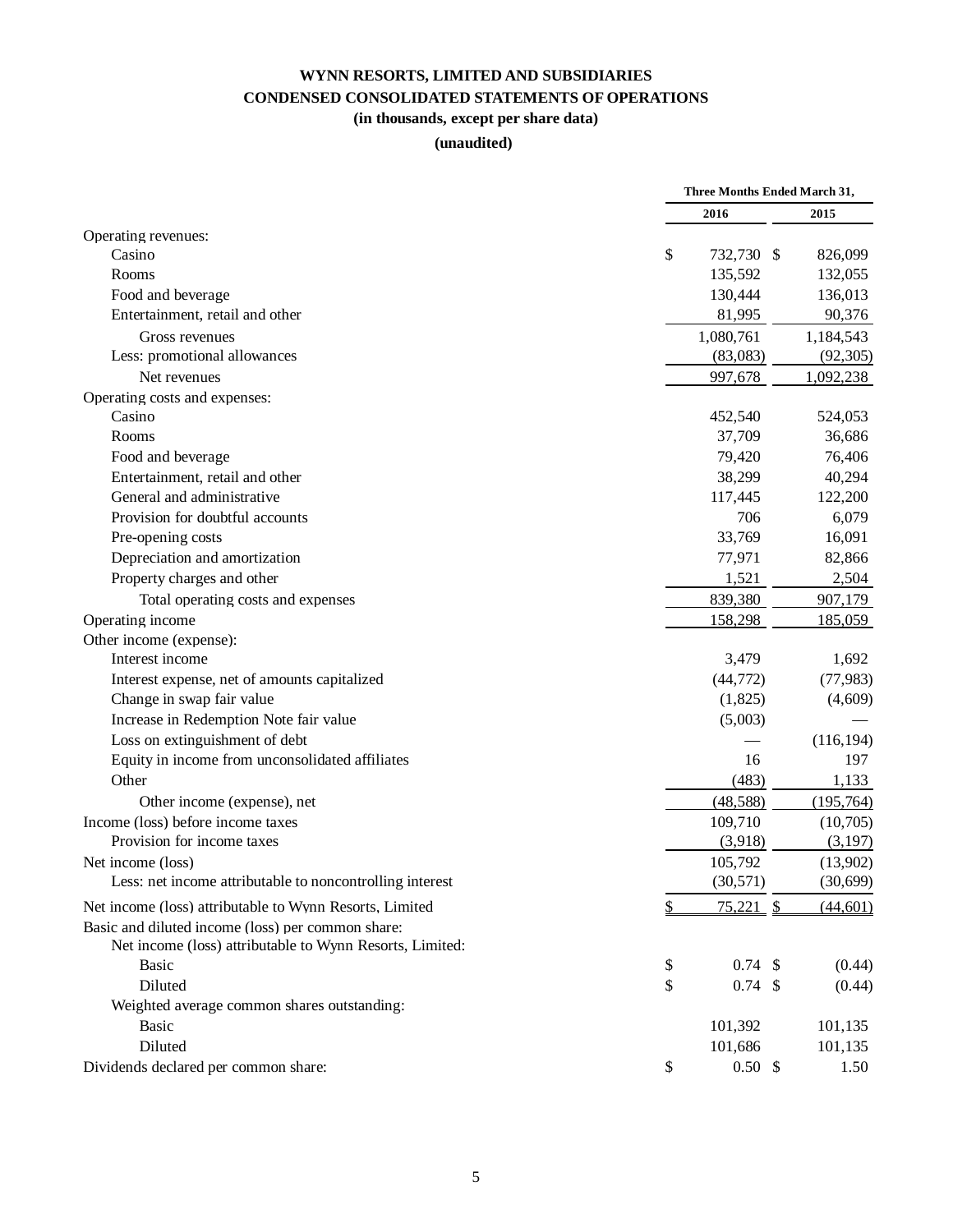### **WYNN RESORTS, LIMITED AND SUBSIDIARIES RECONCILIATION OF NET INCOME (LOSS) ATTRIBUTABLE TO WYNN RESORTS, LIMITED TO ADJUSTED NET INCOME ATTRIBUTABLE TO WYNN RESORTS, LIMITED**

### **(in thousands, except per share data)**

**(unaudited)**

|                                                                             | Three Months Ended March 31, |           |    |          |
|-----------------------------------------------------------------------------|------------------------------|-----------|----|----------|
|                                                                             |                              | 2016      |    | 2015     |
| Net income (loss) attributable to Wynn Resorts, Limited                     | \$                           | 75,221 \$ |    | (44,601) |
| Pre-opening costs, net                                                      |                              | 26,463    |    | 13.448   |
| Loss on extinguishment of debt, net                                         |                              |           |    | 95,860   |
| Change in swap fair value, net                                              |                              | 1.317     |    | 3,327    |
| Increase in Redemption Note fair value, net                                 |                              | 4,617     |    |          |
| Property charges and other, net                                             |                              | 1,142     |    | 2,440    |
| Adjusted net income attributable to Wynn Resorts, Limited (2)               |                              | 108.760   |    | 70,474   |
| Adjusted net income attributable to Wynn Resorts, Limited per diluted share |                              | 1.07      | £. | 0.70     |
|                                                                             |                              |           |    |          |
| Weighted average common shares outstanding - diluted                        |                              | 101.686   |    | 101.135  |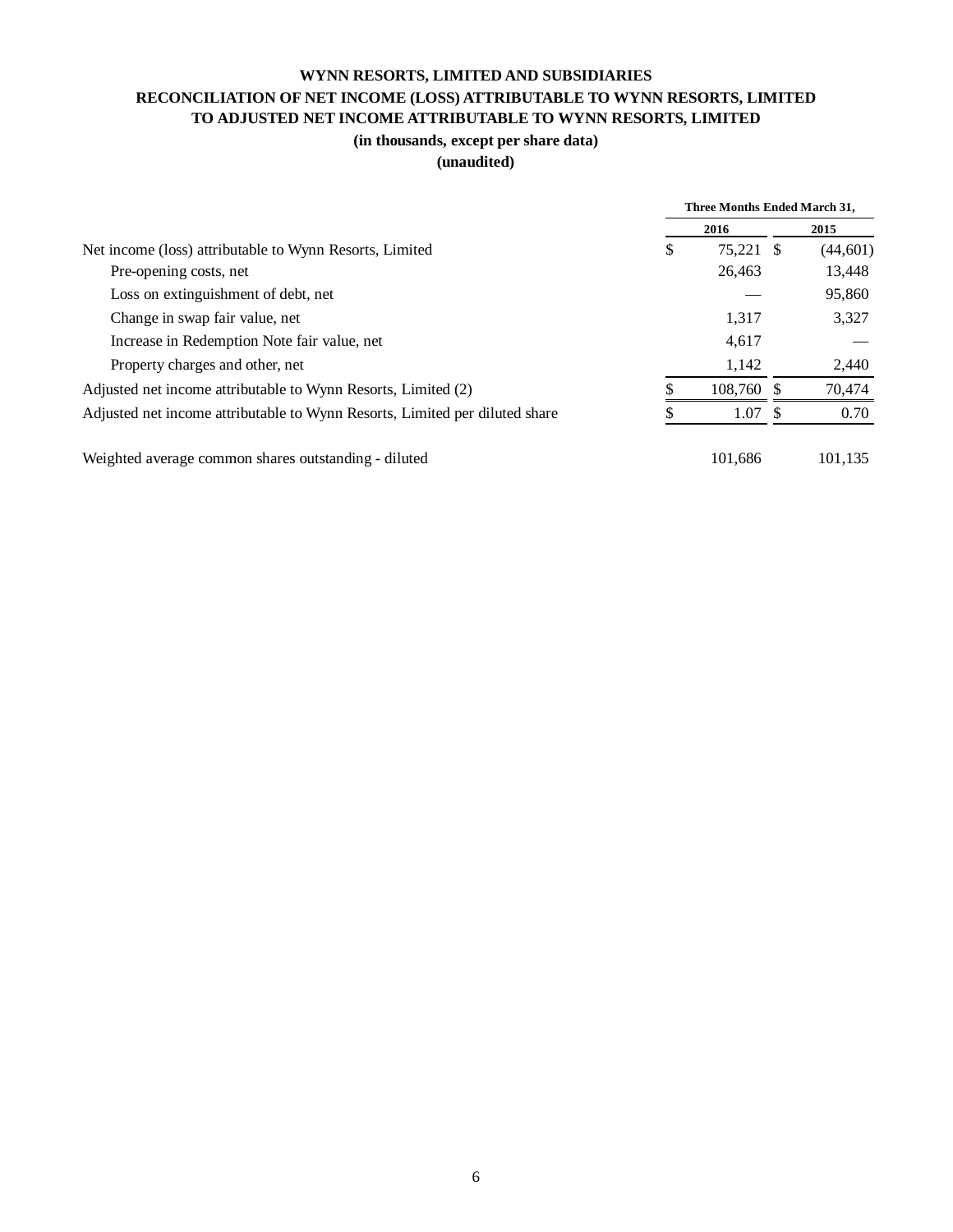### **WYNN RESORTS, LIMITED AND SUBSIDIARIES**

### **RECONCILIATION OF OPERATING INCOME TO ADJUSTED PROPERTY EBITDA AND ADJUSTED PROPERTY EBITDA TO NET INCOME (LOSS) ATTRIBUTABLE TO WYNN RESORTS, LIMITED**

# **(in thousands)**

| (unaudited) |
|-------------|
|             |

|                                                 | Three Months Ended March 31, 2016 |                            |  |                                       |                        |    |              |
|-------------------------------------------------|-----------------------------------|----------------------------|--|---------------------------------------|------------------------|----|--------------|
|                                                 |                                   | Macau<br><b>Operations</b> |  | <b>Las Vegas</b><br><b>Operations</b> | Corporate<br>and Other |    | <b>Total</b> |
| Operating income                                | \$                                | 100,552 \$                 |  | 45,012 \$                             | 12,734 \$              |    | 158,298      |
| Pre-opening costs                               |                                   | 26,258                     |  | 706                                   | 6,805                  |    | 33,769       |
| Depreciation and amortization                   |                                   | 29,810                     |  | 45,194                                | 2.967                  |    | 77,971       |
| Property charges and other                      |                                   | 1,366                      |  | 155                                   |                        |    | 1,521        |
| Management and license fees                     |                                   | 22,763                     |  | 12,325                                | (35,088)               |    |              |
| Corporate expense and other                     |                                   | 6,403                      |  | 4,838                                 | 6,942                  |    | 18,183       |
| Stock-based compensation                        |                                   | 4,093                      |  | 778                                   | 5,640                  |    | 10,511       |
| Equity in income from unconsolidated affiliates |                                   |                            |  | 16                                    |                        |    | 16           |
| Adjusted Property EBITDA(1)                     |                                   | 191,245                    |  | 109,024 \$                            |                        | \$ | 300,269      |

|                                                 | Three Months Ended March 31, 2015 |                            |  |                                       |                        |   |              |
|-------------------------------------------------|-----------------------------------|----------------------------|--|---------------------------------------|------------------------|---|--------------|
|                                                 |                                   | Macau<br><b>Operations</b> |  | <b>Las Vegas</b><br><b>Operations</b> | Corporate<br>and Other |   | <b>Total</b> |
| Operating income                                | \$                                | 130,946 \$                 |  | 47,600 \$                             | $6,513$ \$             |   | 185,059      |
| Pre-opening costs                               |                                   | 9.499                      |  |                                       | 6,592                  |   | 16,091       |
| Depreciation and amortization                   |                                   | 34,201                     |  | 46,240                                | 2,425                  |   | 82,866       |
| Property charges and other                      |                                   | 234                        |  | 2,031                                 | 239                    |   | 2,504        |
| Management and license fees                     |                                   | 27,057                     |  | 8,131                                 | (35, 188)              |   |              |
| Corporate expense and other                     |                                   | 5,988                      |  | 5,963                                 | 13,691                 |   | 25,642       |
| Stock-based compensation                        |                                   | 4,417                      |  | 664                                   | 5,579                  |   | 10,660       |
| Equity in income from unconsolidated affiliates |                                   |                            |  | 48                                    | 149                    |   | 197          |
| Adjusted Property EBITDA(1)                     | \$                                | 212,342 \$                 |  | 110.677 \$                            |                        | S | 323,019      |

|                                                          | Three Months Ended March 31, |            |  |
|----------------------------------------------------------|------------------------------|------------|--|
|                                                          | 2016                         | 2015       |  |
| Adjusted Property EBITDA(1)                              | \$<br>300,269 \$             | 323,019    |  |
| Pre-opening costs                                        | (33,769)                     | (16,091)   |  |
| Depreciation and amortization                            | (77, 971)                    | (82, 866)  |  |
| Property charges and other                               | (1,521)                      | (2,504)    |  |
| Corporate expense and other                              | (18, 183)                    | (25, 642)  |  |
| Stock-based compensation                                 | (10,511)                     | (10,660)   |  |
| Interest income                                          | 3,479                        | 1,692      |  |
| Interest expense, net of amounts capitalized             | (44, 772)                    | (77, 983)  |  |
| Change in swap fair value                                | (1,825)                      | (4,609)    |  |
| Increase in Redemption Note fair value                   | (5,003)                      |            |  |
| Loss on extinguishment of debt                           |                              | (116, 194) |  |
| Other                                                    | (483)                        | 1,133      |  |
| Provision for income taxes                               | (3,918)                      | (3,197)    |  |
| Net income (loss)                                        | 105,792                      | (13,902)   |  |
| Less: net income attributable to noncontrolling interest | (30,571)                     | (30,699)   |  |
| Net income (loss) attributable to Wynn Resorts, Limited  | \$<br>75,221                 | (44, 601)  |  |
|                                                          |                              |            |  |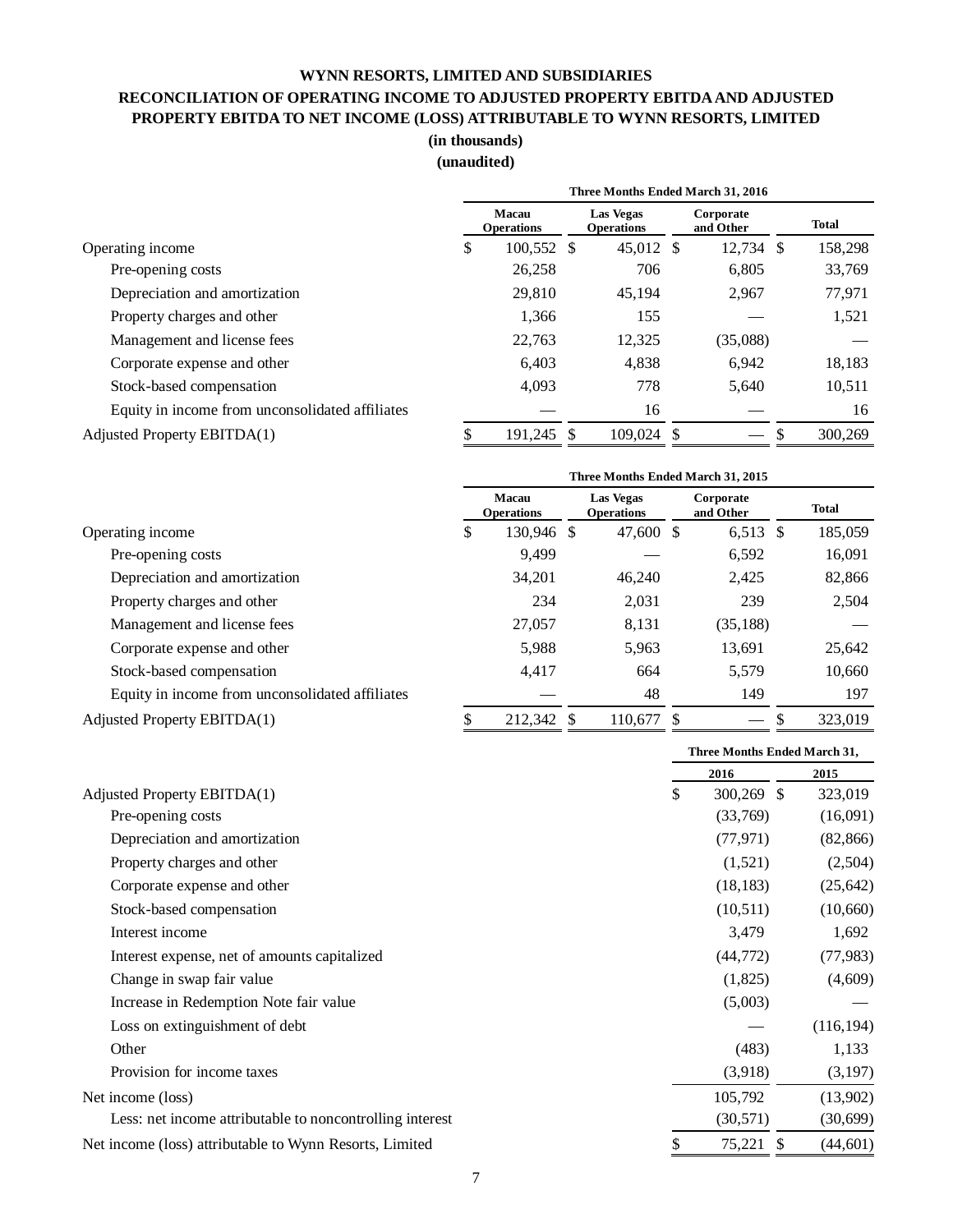# **WYNN RESORTS, LIMITED AND SUBSIDIARIES SUPPLEMENTAL DATA SCHEDULE**

(dollars in thousands, except for win per unit per day, ADR and REVPAR)

|                                        | Three Months Ended March 31, |               |              |
|----------------------------------------|------------------------------|---------------|--------------|
|                                        | 2016                         |               | 2015         |
| <b>Macau Operations:</b><br><b>VIP</b> |                              |               |              |
| Average number of table games          | 189                          |               | 252          |
| VIP turnover                           | \$13,469,939                 |               | \$17,127,666 |
| Table games win                        | \$<br>378,652                | \$            | 480,364      |
| VIP win as a % of turnover             | 2.81%                        |               | 2.80%        |
| Table games win per unit per day (a)   | \$<br>21,967                 | \$            | 21,147       |
| <b>Mass market</b>                     |                              |               |              |
| Average number of table games          | 245                          |               | 214          |
| Table drop (b)                         | \$<br>1,210,100              | \$            | 1,281,414    |
| Table games win                        | \$<br>247,500                | \$            | 279,560      |
| Table games win %                      | 20.5%                        |               | 21.8%        |
| Table games win per unit per day (a)   | \$<br>11,092                 | $\mathcal{S}$ | 14,517       |
| Average number of slot machines        | 781                          |               | 649          |
| Slot machine handle                    | \$<br>1,096,337              | \$            | 1,039,615    |
| Slot machine win                       | \$<br>50,440                 | $\mathcal{S}$ | 47,777       |
| Slot machine win per unit per day (c)  | \$<br>710                    | \$            | 818          |
| <b>Room statistics</b>                 |                              |               |              |
| Occupancy                              | 94.8%                        |               | 97.5%        |
| $ADR$ $(d)$                            | \$<br>324                    | \$            | 331          |
| REVPAR (e)                             | \$<br>307                    | \$            | 323          |
| <b>Las Vegas Operations:</b>           |                              |               |              |
| Average number of table games          | 237                          |               | 237          |
| Table drop (b)                         | \$<br>475,162                | \$            | 573,612      |
| Table games win                        | \$<br>125,046                | $\mathcal{S}$ | 135,679      |
| Table games win %                      | 26.3%                        |               | 23.7%        |
| Table games win per unit per day (a)   | \$<br>5,792                  | \$            | 6,351        |
| Average number of slot machines        | 1,889                        |               | 1,854        |
| Slot machine handle                    | \$<br>717,460                | $\mathcal{S}$ | 762,184      |
| Slot machine win                       | \$<br>49,584                 | \$            | 48,417       |
| Slot machine win per unit per day (c)  | \$<br>289                    | \$            | 290          |
| <b>Room statistics</b>                 |                              |               |              |
| Occupancy                              | 81.7%                        |               | 83.0%        |
| $ADR$ $(d)$                            | \$<br>298                    | \$            | 283          |
| REVPAR (e)                             | 243                          |               | 235          |